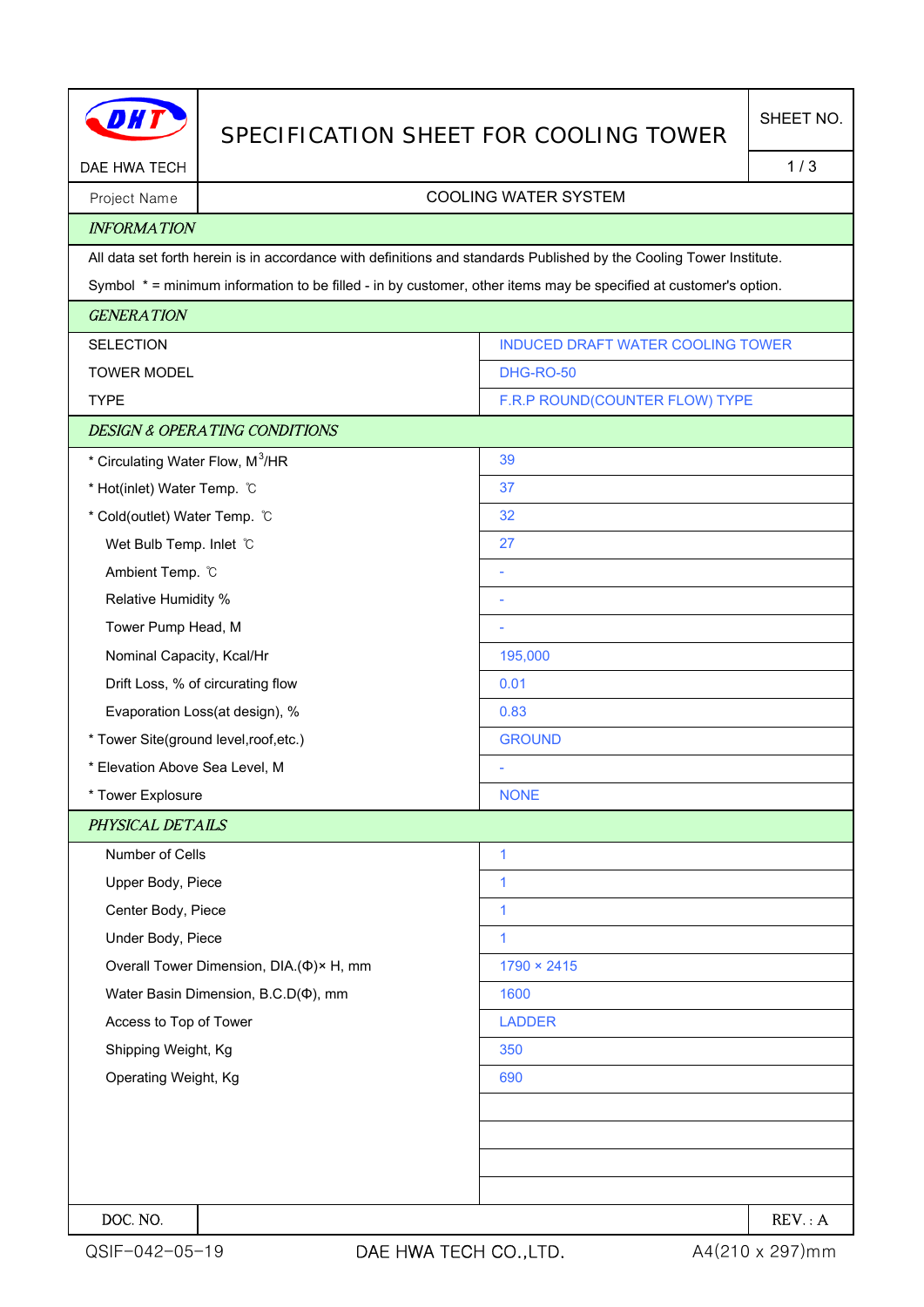

## SPECIFICATION SHEET FOR COOLING TOWER

DAE HWA TECH 2/3

## Project Name Name COOLING WATER SYSTEM

|                           | <b>MATERIALS OF CONSTRUCTION</b> |                          |
|---------------------------|----------------------------------|--------------------------|
| Frame work Members        |                                  |                          |
| Casing                    |                                  | <b>F.R.P 5t</b>          |
| Filler                    |                                  | <b>P.P 0.4t</b>          |
| <b>Filler Support</b>     |                                  | SS400+H.D.G              |
| <b>Drift Eliminators</b>  |                                  | ÷                        |
| Water Distribution - Type |                                  | <b>Sprinkler Pipe</b>    |
| Material                  |                                  | P.V.C                    |
| Center Pipe               |                                  | P.V.C                    |
| <b>Suction Tank</b>       |                                  | L,                       |
| Motor Support             |                                  | SS400+H.D.G              |
| Support Frame             |                                  | ÷                        |
| Leg                       |                                  | ÷,                       |
| Ladder                    |                                  | S.G.P+H.D.G              |
|                           | <b>WATER PIPING CONSTRUCTION</b> |                          |
| Water Inlet               | Number                           | 1                        |
|                           | Size                             | <b>80A</b>               |
|                           | Height                           | 기초로부터 INLET 중심부까지 180mm  |
| <b>Water Outlet</b>       | Number                           | $\mathbf{1}$             |
|                           | Size                             | <b>80A</b>               |
|                           | Height                           | 기초로부터 OUTLET 중심부까지 180mm |
| Center pipe               | Number                           | 1                        |
|                           | Size                             | <b>80A</b>               |
| <b>Suction Tank</b>       | Number                           | $\overline{\phantom{a}}$ |
|                           | Size                             | $\overline{\phantom{a}}$ |
| Sprinkler                 | Number                           | $\mathbf{1}$             |
|                           | Size                             | <b>80A</b>               |
| Sprinkler Pipe            | Number                           | 4                        |
|                           | Size                             | <b>40A</b>               |
| Drain                     | Number                           | 1                        |
|                           | Size                             | 25A                      |
| Overflow                  | Number                           | $\mathbf{1}$             |
|                           | Size                             | 25A                      |
| Auto. Make-up             | Number                           | 1                        |
|                           | Size                             | 20A                      |
| Manual Make-up            | Number                           | ÷                        |
|                           | Size                             |                          |
| DOC. NO.                  |                                  | REV: A                   |